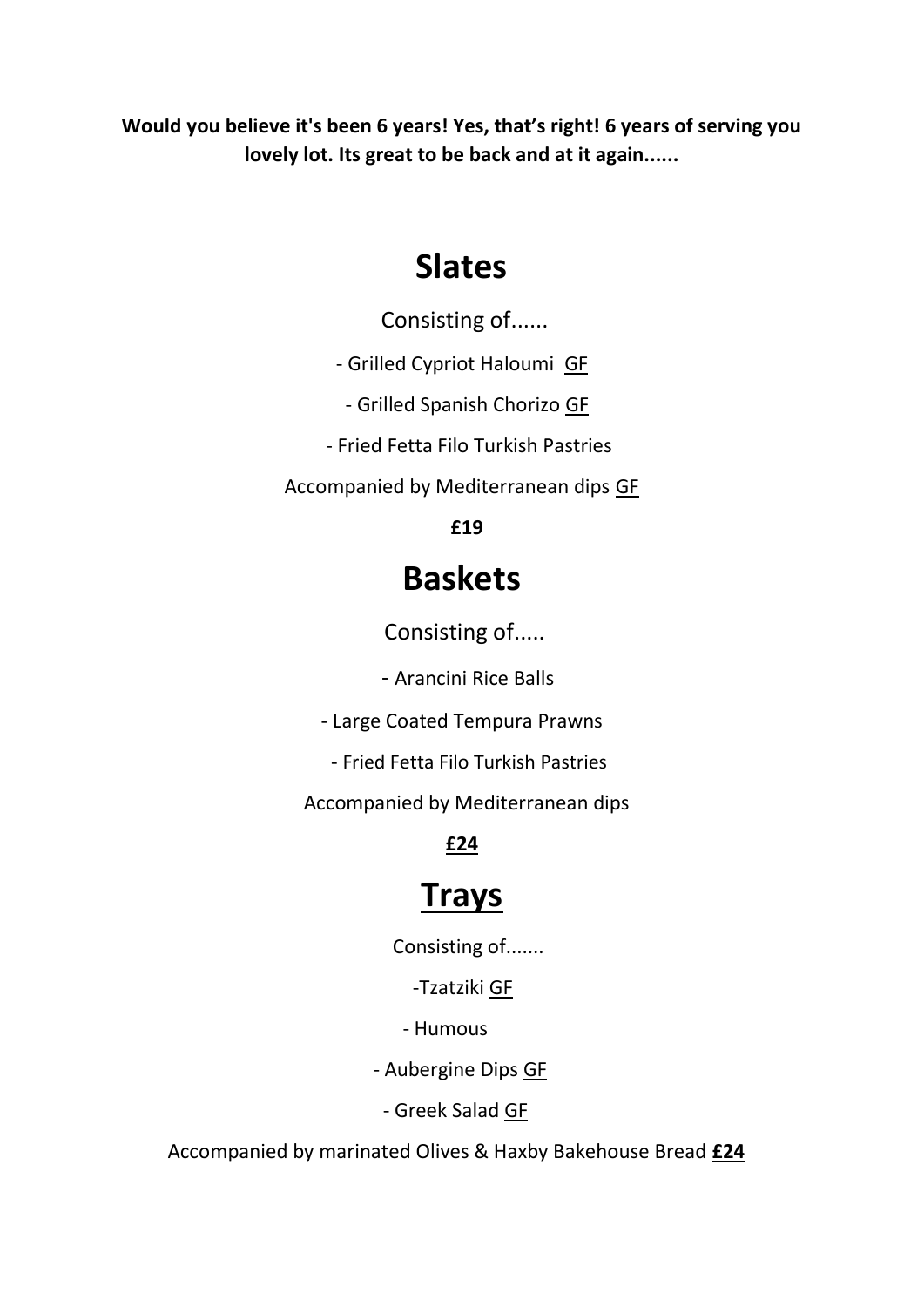## **Cheese Boards**

**A few carefully selected cheeses have been picked out from the award winning independent deli "Love Cheese' conveniently located just opposite us these should go great with some taverna style drinks such as a Greek red, a refreshing beer or exotic cocktail**

### **Hard Cheese**

**Manchego** – A Spanish cheese with a balanced & intense flavour to go with its flakey texture & creamy taste

(Pasteurised, Non Veggie + Contains cow milk)

**Tetilla** – That's right, this is the breast-shaped cheese! It comes with a bitter, buttery flavour with a slight tang to it. This cheese is from Brindisa in Spain.Brindisa comes from the word 'brindis', which means to raise one's glass

in atoast – **Provided via award winning independent deli love cheese**

(Pasteurised, Non Veggie + Contains cow milk)

### **Soft/Semi Soft Cheese**

**Goat Cheese** – Smooth in texture and comes with an undertone of nuttiness linked with that goat cheese taste

(Pasteurised, Non Veggie + Contains goat milk)

**Gorgonzola** – Originating from Italy this cheese is known for its salty, full flavoured & earthy taste - **Provided via award winning independent deli love cheese**

(Pasteurised, Non Veggie + Contains cow milk)

**Brie-** This creamy brie has braced us with its presence from France! Containing gloomy rind & to die for buttery flavours

(Unpasteurised, Non-Veggie + Contains cow milk)

Build your board from the above

£10.95 for 2 cheeses £14.75 for 3 cheeses

Served with Haxby Bakehouse bread, olives, oil & balsamic and crackers dashed with preserves & chutneys